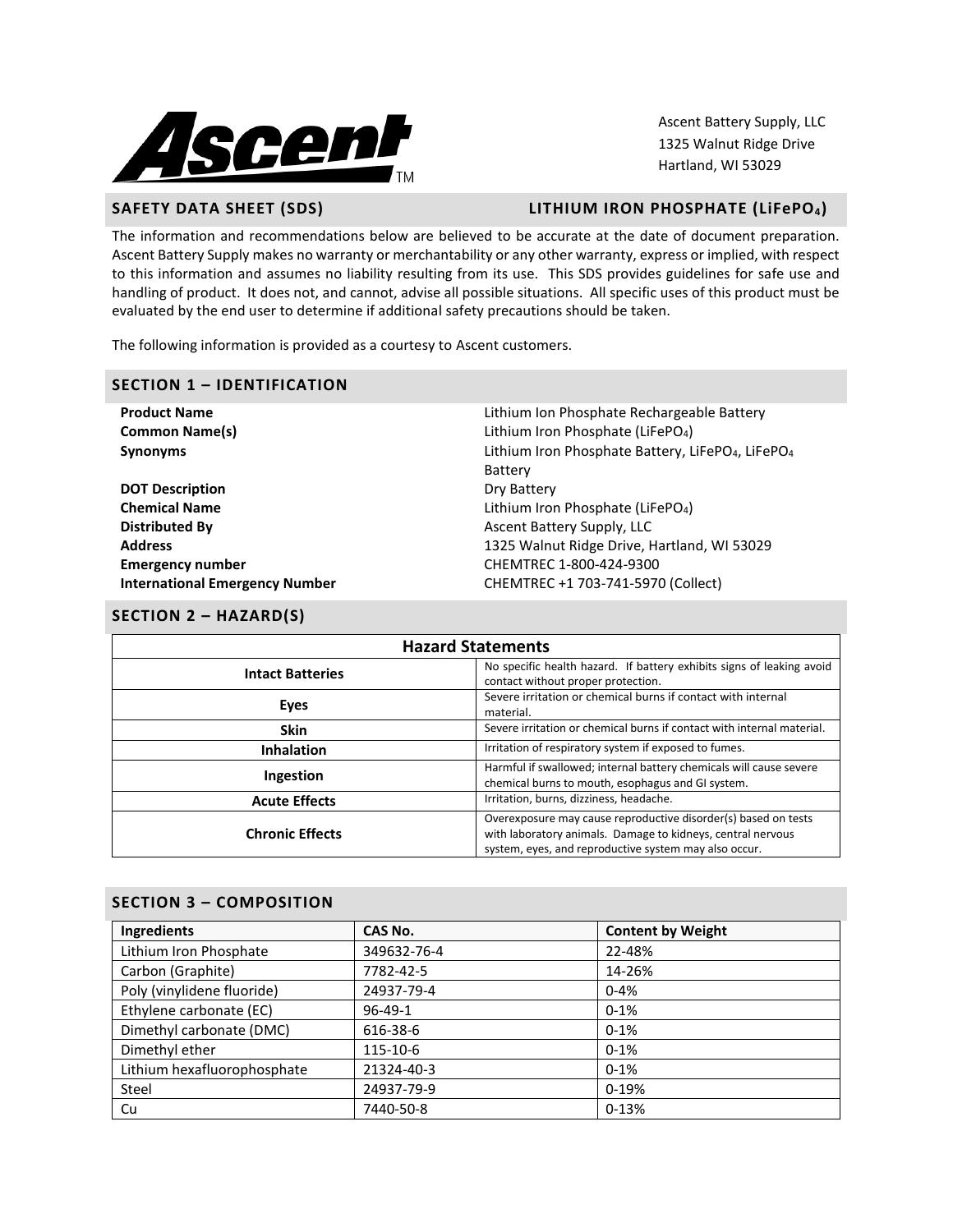| Al                                    | 7429-90-5                                                                                                                                                                                                   |                                                                                                                                                                                                                                                                                                                    | $0 - 3%$ |  |
|---------------------------------------|-------------------------------------------------------------------------------------------------------------------------------------------------------------------------------------------------------------|--------------------------------------------------------------------------------------------------------------------------------------------------------------------------------------------------------------------------------------------------------------------------------------------------------------------|----------|--|
| <b>ABS</b>                            | 9003-56-9                                                                                                                                                                                                   |                                                                                                                                                                                                                                                                                                                    | $0 - 7%$ |  |
| <b>SECTION 4 - FIRST AID MEASURES</b> |                                                                                                                                                                                                             |                                                                                                                                                                                                                                                                                                                    |          |  |
| <b>Inhalation</b>                     |                                                                                                                                                                                                             | Remove from exposure and move to fresh air<br>immediately. Rinse mouth and nose with water. Do<br>not use mouth-to-mouth resuscitation. If breathing<br>has ceased, apply artificial respiration using oxygen<br>and a suitable mechanical device such as a bag and a<br>mask. Seek medical attention immediately. |          |  |
| <b>Eyes Contact</b>                   |                                                                                                                                                                                                             | Rinse immediately with plenty of water for at least 15-<br>30 minutes, occasionally lifting the upper and lower<br>eyelids. Check for and remove contact lenses, if easily<br>possible. Seek medical attention immediately.                                                                                        |          |  |
| <b>Skin Contact</b>                   | Flush immediately with copious amounts of water for<br>at least 15 minutes while removing contaminated<br>clothing and shoes. Wash clothing and shoes before<br>re-use. Seek medical attention immediately. |                                                                                                                                                                                                                                                                                                                    |          |  |
| Ingestion                             |                                                                                                                                                                                                             | Do not induce vomiting. If the injured is fully<br>conscious: wash out mouth with water, then give 2-4<br>cups of milk or water. Do not give anything by mouth<br>to an unconscious person. Seek medical attention<br>immediately.                                                                                 |          |  |

# **SECTION 5 – FIRE-FIGHTING MEASURES**

**Hazardous Properties** – Burning batteries may emit toxic fumes

**Hazardous Combustion Products** - Metallic oxide, Carbon monoxide (CO), Carbon dioxide (CO2)

**Firefighter PPE -** Firefighters should wear fire-fighting suits with self-contained breathing apparatus.

**Extinguisher Media** - Class-D dry chemical powder, sand is suitable; do not use water.

**Extinguishing Methods** - Promptly isolate the scene by removing all persons from the vicinity of the incident. No action should be taken involving personal risk without suitable training. Approach fire from upwind to avoid hazardous vapors and toxic decomposition products. Move containers from fire area if this can be done without risk. Prevent run-off from entering streams or drinking water supply. Do not re-enter scene until thoroughly ventilated.

# **SECTION 6 – ACCIDENTAL RELEASE MEASURES**

#### **General Information -** See Section 8

**Personal Safety Precautions -** No action should be taken involving personal risk without suitable training. Review Sections 5 and 7 before proceeding with spill clean-up. Use proper PPE as indicated in Section 8. Ventilate area adequately. If electrolyte leaks or spills, do not touch or walk through the spill material.

**Environmental Protection -** In the event of battery rupture, capture all released material in a plastic lined container. Dispose of the container in accordance with local laws and regulations. Do not allow leached substances to seep into the earth or waterways.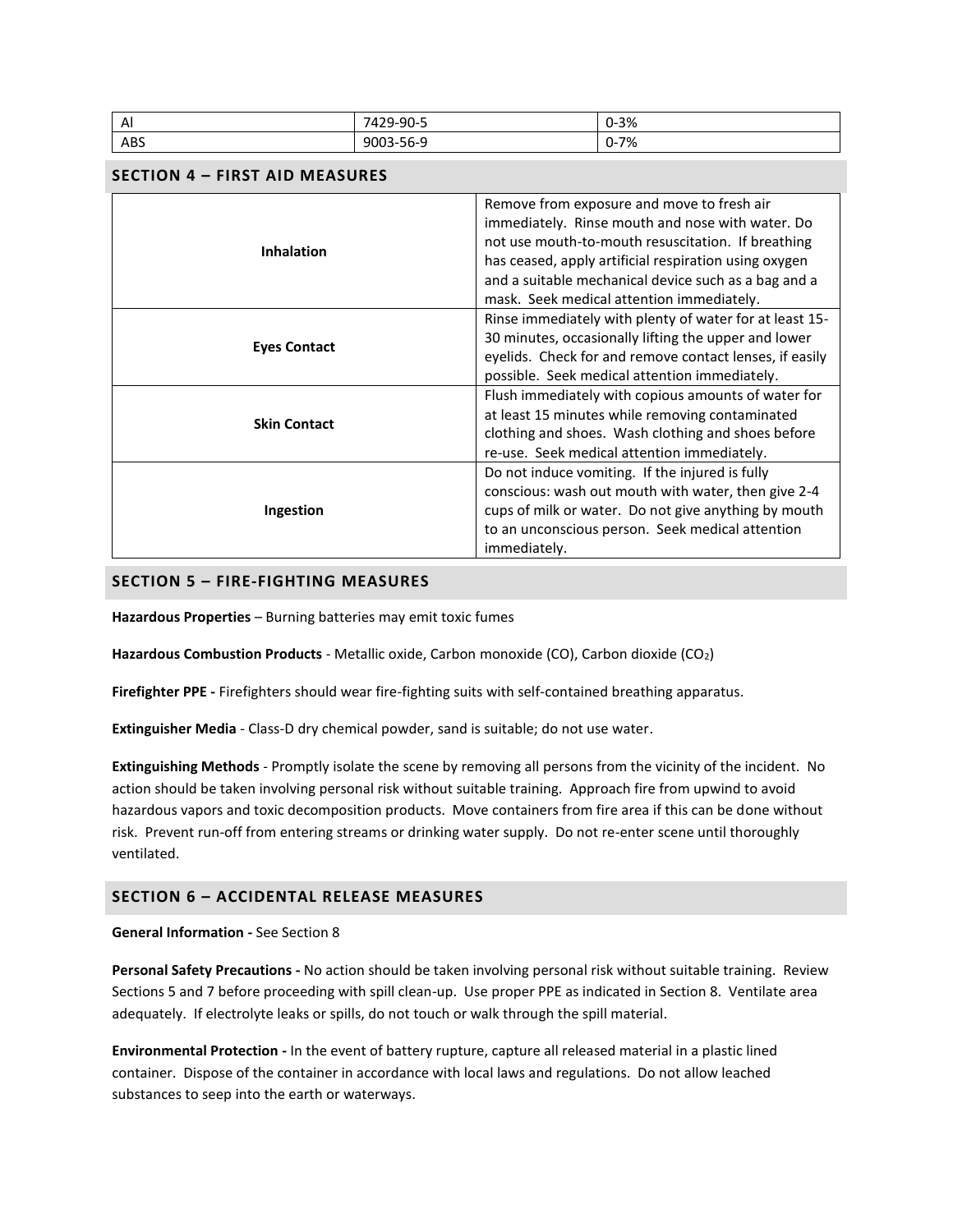**Cleaning/Collecting -** Pack the battery, including all battery materials, as described above. Clean the affected area with water (diluted acetic acid may also be helpful).

# **SECTION 7 – HANDLING AND STORAGE**

This product should be stored, handled, and used in accordance with all Federal, State, and Local laws and regulations. Eating, drinking, and smoking should be prohibited in areas where this product is handled, stored, or processed. Wash hands, forearms, and face thoroughly after handling this product and before eating, smoking, using the lavatory, and at the end of any work period.

Do not dispose of this product in a fire or furnace. Do mix this product with other battery types. Do not overcharge. Use effective anti-short circuit measures. Do not connect improperly or short circuit, which may result in overheating, explosion, or leakage of cell contents. Accidental short circuit may cause temperature elevation to the battery as well as shortened battery life. Be sure to avoid a prolonged short circuit, as this can rupture the battery case and cause burns and/or fire. Do not handle near conductive objects, such as coins, metal jewelry, belts or use a metal worktable or any other material that may cause an electrical short circuit. Do not use organic solvents or other chemical cleaners on the battery. Do not disassemble or tear down. Avoid battery contact with water and direct sunlight. Transport this product in a 10-50% charged state.

Store this product in a cool, dry, and clean area. Prevent condensation on the cell and battery terminals. High temperature storage conditions may damage the performance of this product and cause leaking or rusting. Protect this product from physical damage and short circuit risk by loose metal objects near terminals. Keep product away from sparks and other sources of ignition. Do not stack uninsulated batteries on top of each other. Do not store on an electrically conductive surface.

| SECTION 8 - EXPOSURE/PERSONAL PROTECTION<br><b>Relevant Exposure Limits</b> |                   |                   |                   |  |  |
|-----------------------------------------------------------------------------|-------------------|-------------------|-------------------|--|--|
| OSHA $(mg/m3)$<br>ACGIH (mg/m <sup>3</sup> )<br>NIOSH $(mg/m3)$<br>CAS No.  |                   |                   |                   |  |  |
| 7782-42-5 – Graphite                                                        | PEL-TWA 15        | None listed       | None listed       |  |  |
| 7440-50-8 - Cu                                                              | PEL-TWA 1 (dust)  | TLV-TWA 1 (dust)  | REL-TWA 1 (dust)  |  |  |
| 7429-90-5 - Al                                                              | PEL-TWA 10 (dust) | TLV-TWA 15 (dust) | REL-TWA 10 (dust) |  |  |

# **SECTION 8 – EXPOSURE/PERSONAL PROTECTION**

**PPE: Facilities** - Facilities storing or utilizing this product should be equipped with an eyewash station and safety shower.

**PPE: Eyes** - Under normal use, no protection is required. Safety glasses and face shield should be used in the event of leakage or battery case rupture.

**PPE: Clothing** - Under normal use, no special clothing is required. Gloves, boots, apron or other protective clothing should be used in the event of leakage or battery case rupture.

**PPE: Respiration** - Under normal conditions, no special gear is required. Use appropriate respirator if excessive airborne dust or mist concentrations are present.

| <b>Boiling Point</b> | <b>NA</b>           | <b>Melting Point</b>       | <b>NA</b> |
|----------------------|---------------------|----------------------------|-----------|
| Vapor Pressure       | NA                  | <b>Vapor Density</b>       | ΝA        |
| Appearance           | Rectangular Battery | <b>Solubility in Water</b> | Insoluble |

#### **SECTION 9 – PHYSICAL/CHEMICAL PROPERTIES**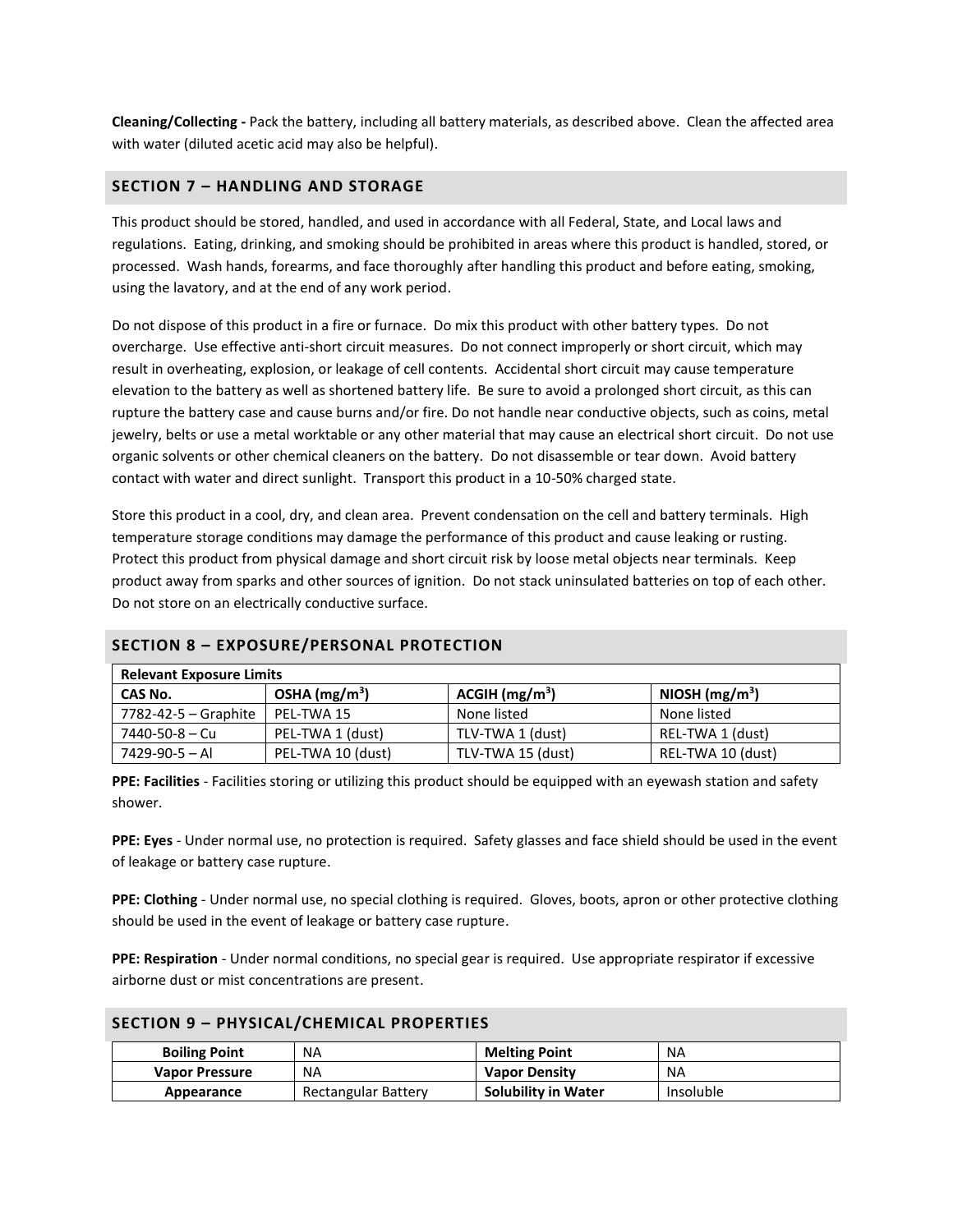| <b>Physical State</b>   | Solid       | Odor | Odorless |
|-------------------------|-------------|------|----------|
| <b>Relative Density</b> | $1.12$ g/cc |      |          |

#### **SECTION 10 – STABILITY & REACTIVITY**

**Chemical Stability** - Stable under normal conditions.

#### **INCOMPATIBILITY (MATERIALS TO AVOID) –**

Not compatible with conductive materials, water, seawater, strong oxidizers, and acids.

**Hazardous Reaction Conditions:** External short circuit, crushing, high temperature, open flames, incompatible material contact, direct sunlight, and high humidity may case heat generation and ignition or fire.

**Hazardous Decomposition Products**: Thermal decomposition may produce fumes of metal oxides or harmful gases.

**Hazardous Polymerization:** NA

#### **SECTION 11 – TOXICOLOGICAL INFORMATION**

#### **Relevant Toxicological Limits:**

| CAS No.                    | <b>RETCS</b>                    |  |
|----------------------------|---------------------------------|--|
| $7782 - 42 - 5 -$ Graphite | MD9659600                       |  |
| $96-49-1 - EC$             | FF9550000                       |  |
| 616-38-6 - DMC             | FG0450000                       |  |
| 7440-50-8 - Cu             | GL5325000; GL7440000; GL7590000 |  |
| $7429 - 90 - 5 - Al$       | BD0330000; BD1020000            |  |

| <b>Acute Toxicity</b>                               |                                 |  |
|-----------------------------------------------------|---------------------------------|--|
| LD50: $>1702$ g/kg - ingestion<br>LiPF <sub>6</sub> |                                 |  |
|                                                     | LD50: $>10000$ g/kg - ingestion |  |
| Ethylene carbonate                                  | LD50: $>3000$ mg/kg – contact   |  |
| Dimethyl carbonate                                  | LD50: $>6000$ g/kg - ingestion  |  |

# **SECTION 12 – ECOLOGICAL INFORMATION**

Discarded batteries may be harmful to the environment.

# **SECTION 13 – DISPOSAL**

Dispose of properly and follow all Federal, State and Local recycling laws and regulations.

Refer to chemical waste specialists to determine local hazardous material handling and classification.

Do not incinerate.

# **SECTION 14 – TRANSPORT**